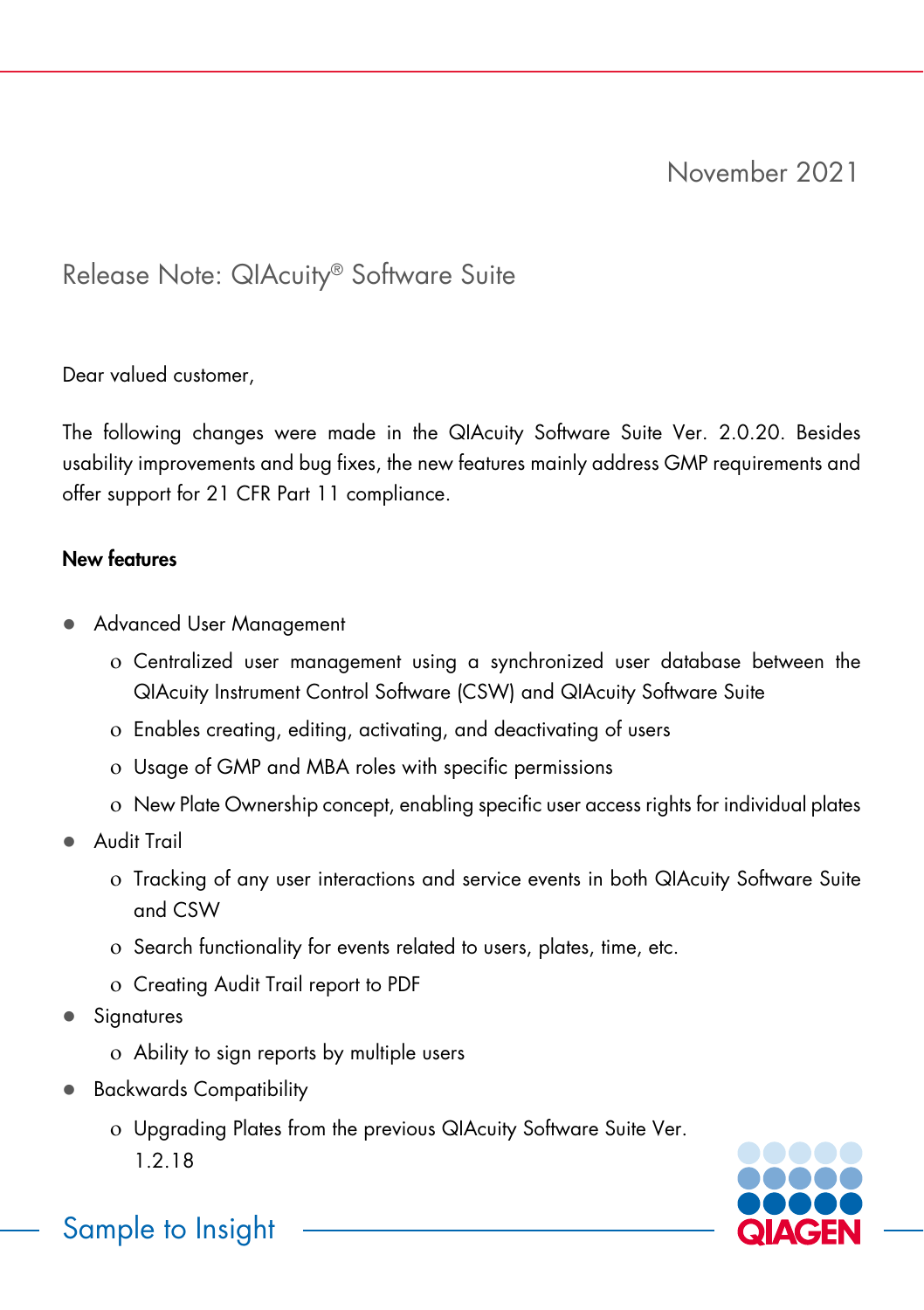#### Improvements

- Usability improvements
	- ο Extending the number of samples in 1D Scatterplot
	- ο Plot scaling in 1D Scatterplot
	- ο Threshold changing by one single click
	- ο Improved performance of 2D scatterplots
	- ο Increased brightness of signal maps to improve visibility of positive partitions
- Improved dust detection
	- ο Enables detection of dust in multiple channels improving the detection and removal of signals originated from dust
- Hyperwell expansion to CNV and GEX analysis
	- ο Enables grouping of various wells with the same reaction mix for the analysis as one single well (previously only available for Absolute Quantification, Mutation Detection, and Genome Editing)
- Multiple occupancy analysis
	- ο CSV export functionality of multiple positive partitions for linkage analysis, drop-off assays, etc.
- Raw data export
	- ο CSV export functionality for relative fluorescence units (RFU) values per partition for user designed analysis algorithms
- Updated PostgreSQL version 11.2 to version 11.13

## Bug Fixes

 The volume precision factor (VPF) is now automatically used for upgraded plates, if available on the system.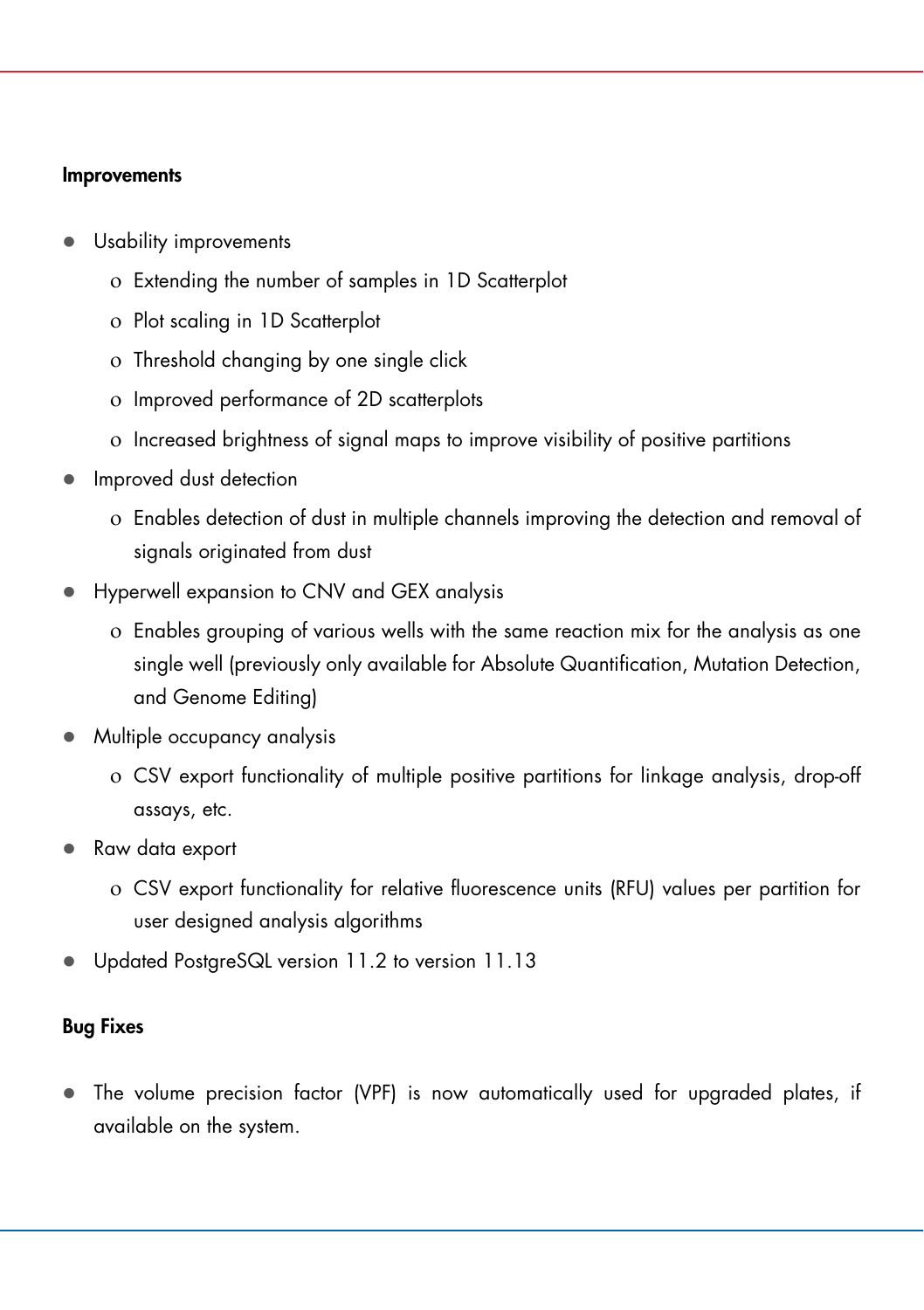- Aligned 2D scatterplot numbers with number of positives in the table view by limiting number of positives to those which are valid in all channels.
- Invalid partitions are no longer visible on 1D/2D scatterplot plot
- Handling of digits across views are homogenized
- Some plates could not be analyzed requiring reimaging
- More stable Autothreshold for NTC wells
- Some wells were not analyzed even good filled in REF channel
- Saturation warning in 2nd level analysis
- Threshold is not exported to CSV file
- Implemented a warning message to avoid that plates are getting too big for archiving and exporting (limit 2.5 GB per plate)

#### Known Bugs

- During upgrade of plates, the barcode of an originally read-only plate gets lost, but is present in the upgraded copy of this plate.
- On rare events, the user is logged out and needs to log in to proceed to plate analysis.
- On very rare events, the channel selection tick boxes within analysis view is greyed out even if it can be enabled as supposed. Analysis can be performed as usual.
- A connection of the QIAcuity instrument to the Suite is not possible via hostname. Instead, the IP address needs to be used.

## Updating the QIAcuity Software Suite

Caution: A direct update of the Software Suite version 1.1.3 to 2.0.20 is not possible. Please follow the instructions in the User Manual for updating to version 1.2.18 first before updating the Suite to 2.0.20. Not following the instructions may result in a loss of your previous plate data!